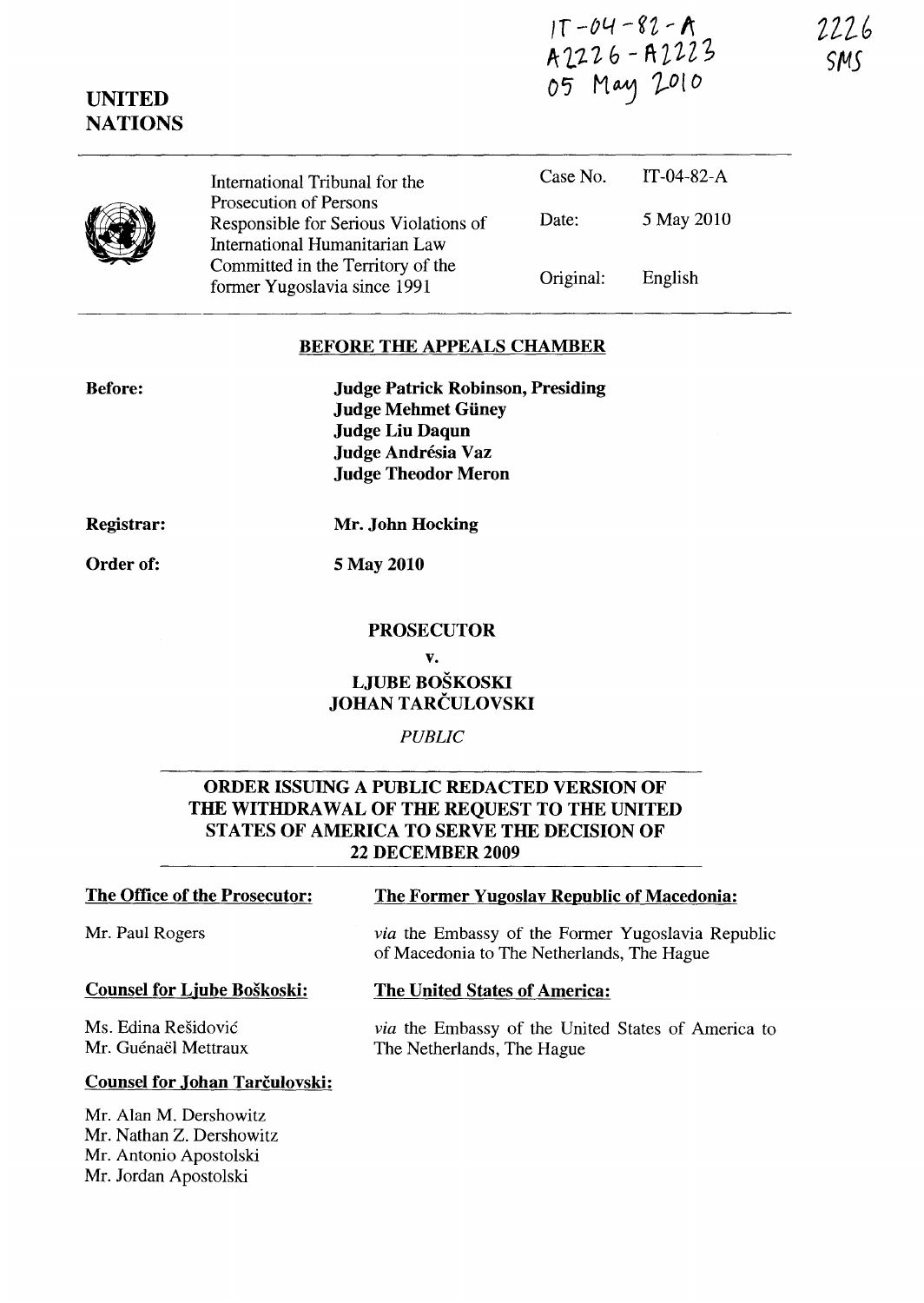**THE APPEALS CHAMBER** of the International Tribunal for the Prosecution of Persons Responsible for Serious Violations of International Humanitarian Law Committed in the Territory of the former Yugoslavia since 1991 ("Appeals Chamber" and "Tribunal", respectively);

**NOTING** an order issued confidentially by the Appeals Chamber on 19 January 2010, in which it withdrew its request to the United States of America to serve the "Decision on Boskoski Motion for Urgent Orders Regarding Disclosure of Confidential Material" of 22 December 2009 on a media outlet ("Order");

**CONSIDERING** that some of the information contained in the Order is to remain confidential;

**HEREBY ISSUES** a public redacted version of the Order.

Done in English and French, the English text being authoritative.

Dated this fifth day of May 2010, At The Hague, The Netherlands.

Judge Patrick Robinson Presiding

**[Seal of the Tribunal]**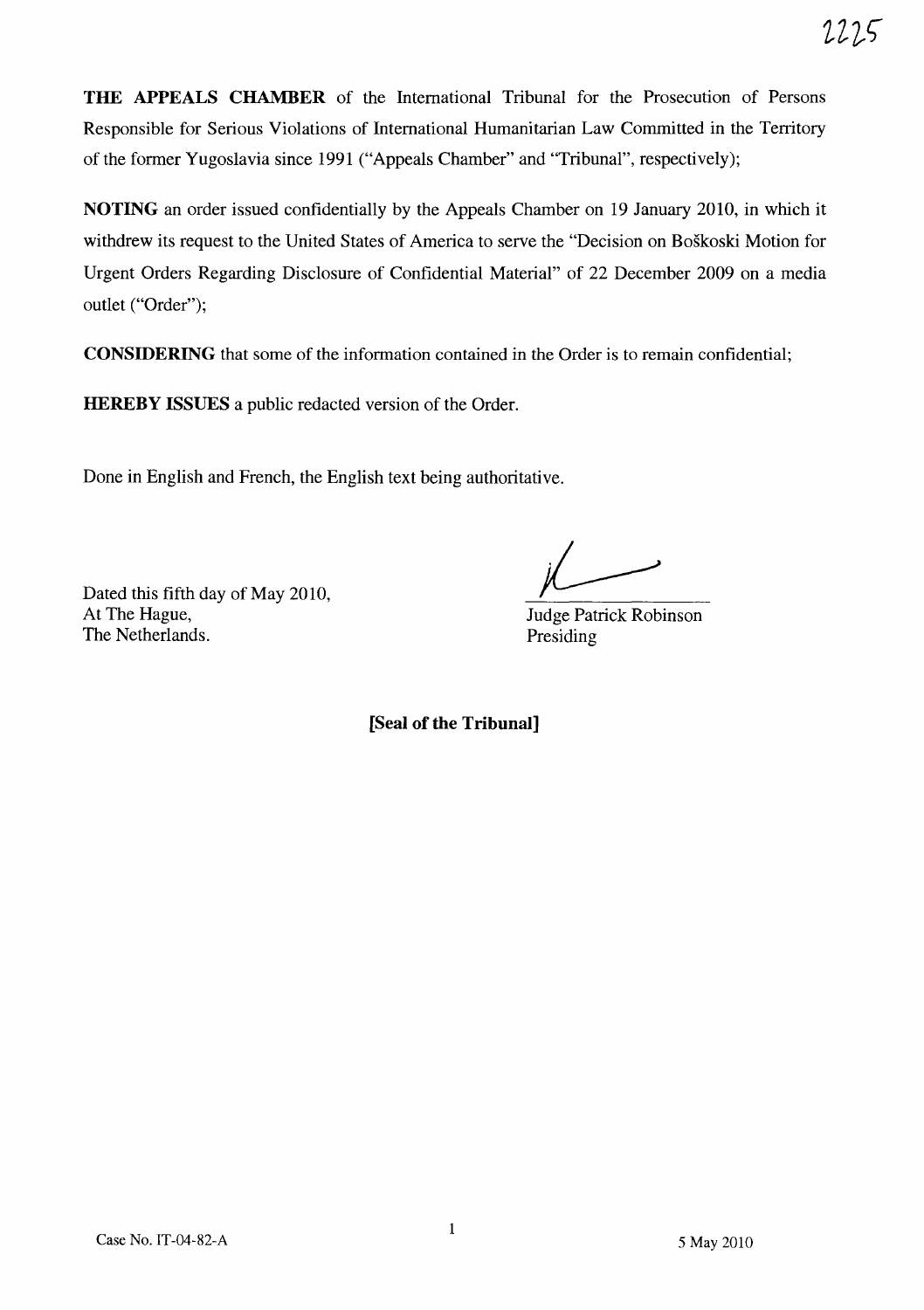# **UNITED NATIONS**

|  | International Tribunal for the<br>Prosecution of Persons                | Case No.  | TT-04-82-A      |
|--|-------------------------------------------------------------------------|-----------|-----------------|
|  | Responsible for Serious Violations of<br>International Humanitarian Law | Date:     | 19 January 2010 |
|  | Committed in the Territory of the<br>Former Yugoslavia since 1991       | Original: | English         |

## **BEFORE THE APPEALS CHAMBER**

| <b>Before:</b> |  |  |
|----------------|--|--|
|                |  |  |
|                |  |  |
|                |  |  |
|                |  |  |

**Judge Patrick Robinson, Presiding Judge Mehmet Giiney Judge Liu Daqun Judge Andrésia Vaz Judge Theodor Meron** 

**Registrar:** 

**Mr. John Hocking** 

**Order of:** 

**19 January 2010** 

#### **PROSECUTOR**

#### **v.**

# **LJUBE BOSKOSKI JOHAN TARCULOVSKI**

# *PUBLIC REDACTED VERSION*

## **WITHDRAWAL OF THE REQUEST TO THE UNITED STATES OF AMERICA TO SERVE THE "DECISION ON BOSKOSKI MOTION FOR URGENT ORDERS REGARDING DISCLOSURE OF CONFIDENTIAL MATERIAL" OF 22 DECEMBER 2009 ON [REDACTED]**

## **The Office of the Prosecutor:**

#### Mr. Paul Rogers

#### **Counsel for Ljube Boskoski:**

Ms. Edina Residovic Mr. Guénaël Mettraux

## **The Former Yugoslav Republic of Macedonia:**

*via* the Embassy of the Former Yugoslavia Republic of Macedonia to The Netherlands, The Hague

#### **The United States of America:**

*via* the Embassy of the United States of America to The Netherlands, The Hague

## **Counsel for Johan Tarculovski:**

Mr. Alan M. Dershowitz Mr. Nathan Z. Dershowitz Mr. Antonio Apostolski Mr. Jordan Apostolski